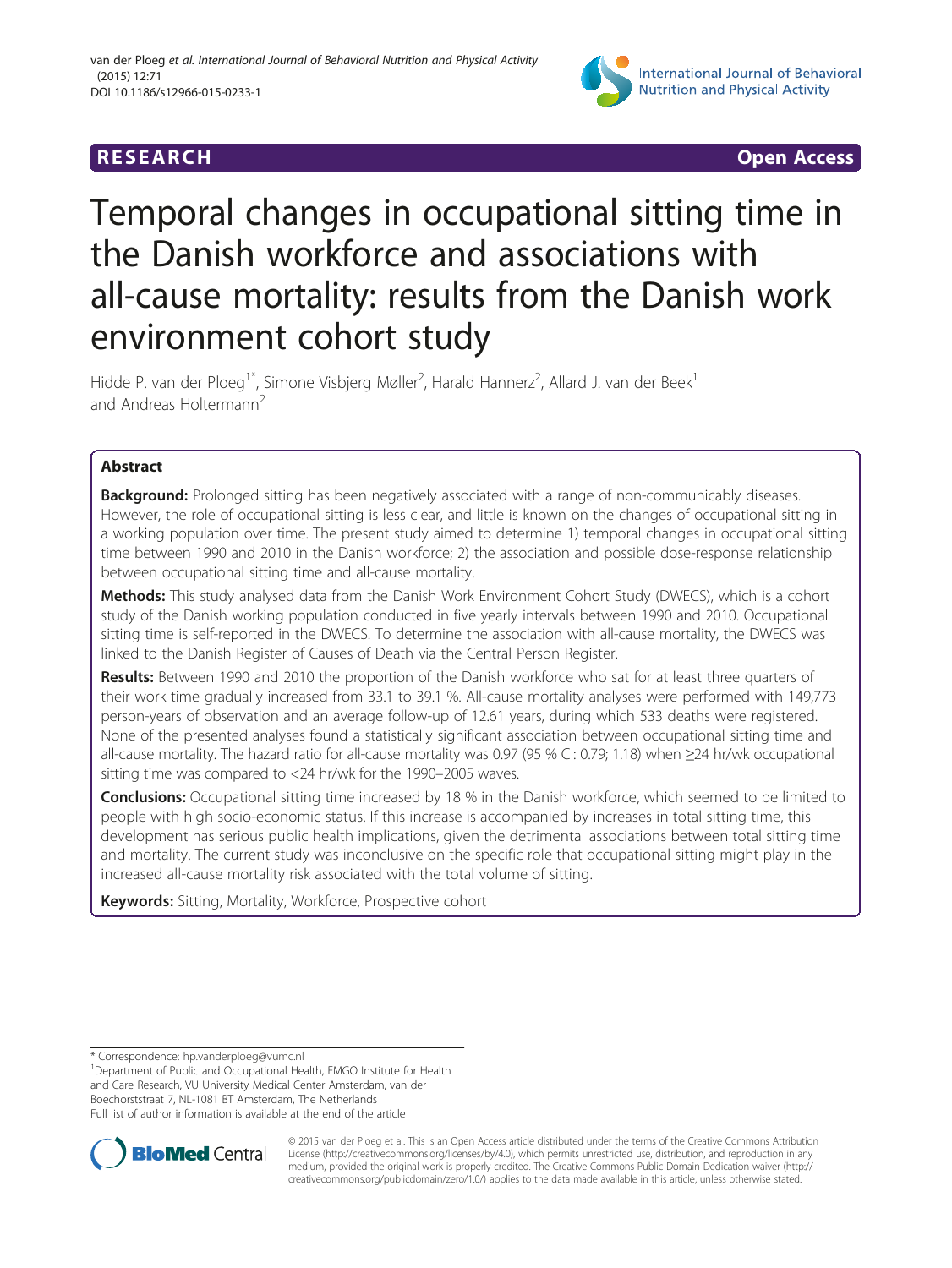#### Introduction

The health risks of prolonged sitting time are becoming increasingly evident [[1](#page-8-0)–[4\]](#page-8-0). Large epidemiological studies have shown that total sitting time is associated with increased risk of all-cause, cardiovascular and possibly cancer mortality [[5](#page-8-0)–[7](#page-8-0)]. A recent meta-analysis suggests that the association between total sitting time and all-cause mortality is not linear and risks start to increase more steeply around 7 or 8 h of self-reported sitting time per day [\[1](#page-8-0)].

Less is still known about the different types and domains of sitting time and the association with disease and mortality risk. Television viewing has been studied most extensively and has shown the strongest associations for the risk of developing type 2 diabetes and cardiovascular disease as well as for mortality [\[8\]](#page-8-0). The association between health and other domains of sitting time, such as during work and transportation, are less well studied and often suffer from methodological limitations, most notably around measurement [\[9\]](#page-8-0).

Occupational sitting time is often assessed through questioning participants about their predominant activity at work (sitting, standing, walking, heavy labour). The current study is one of few with a more continuous measure of occupational sitting time not entangled with occupational moderate to vigorous physical activity, which makes it possible to better study the independent effect of occupational sitting time.

Sitting behaviour is considered to have changed substantially over the last century due to the automation and computerization of many processes in daily life. However, few studies to date have reported on population changes in sitting time based on a representative sample. Time use data from the Netherlands suggests that the estimated proportion spent sitting remained relatively constant around 60 % of non-occupational time between 1975 and 2005 [[10](#page-8-0)]. A similar trend was observed for leisure time, but the estimated proportion spent sitting was 85 % of leisure time in Dutch adults. Australian time use data estimated this was 90 % of leisure time in Australian adults [[11](#page-8-0)]. Due to methodological limitations, time use data is less suitable for estimating the proportion spent sitting during occupational time. Crude estimates from the US suggest an increase in sedentary jobs from approximately 15 to 25 % of all jobs from 1960 to 2010 [\[12\]](#page-8-0). Australian National Health Survey data from 2007/2008 indicate that proportions of sedentary jobs might be higher, with 42 % of men and 47 % of women reporting they were mostly sitting during working hours, but no time trend data were available [[13](#page-8-0)]. The current study has the ability to study temporal trends on occupational sitting time in a representative sample of the Danish workforce with five time points spread over two decades.

Hence, the current study aimed to determine: 1) temporal changes in occupational sitting time between 1990 and 2010 in the Danish workforce; and 2) the association and possible dose-response relationship between occupational sitting time and all-cause mortality.

#### Methods

#### Study population

This study analysed data from the Danish Work Environment Cohort Study (DWECS). DWECS is a cohort study of the Danish working population conducted in five yearly intervals between 1990 and 2010. The dynamic cohort has a split panel design consisting of a main panel randomly drawn from Danish residents aged 18–59 years in October 1990, and additional age and migration panels drawn at all other waves (1995–2010). The additional panels were included to adjust for migration and low response rates among young people in order to ensure representativeness of the Danish working population. In 2005 and 2010, the main cohort drawn in 1990 was supplemented with new participants randomly drawn from Danish residents. Once a subject was drawn for a certain panel and invited for the study he/she was re-invited at all following waves, irrespective of participation at previous waves. Participants enter the cohort when participating in the first interview.

Data was collected by telephone interviews in the 1990–2000 waves, by either postal or web-based questionnaires (90 %) or telephone interviews (10 %) in 2005, and by web-based questionnaires in 2010 [[14\]](#page-8-0). Response rates varied from 90 % in 1990 to 53 % in 2010. For the temporal change in occupational sitting time, all five available waves of the DWECS (1990–2010) were used. For the analyses of the association between occupational sitting time and all-cause mortality risk, the 1990, 1995, 2000 and 2005 waves were used. The DWECS was approved by the Danish Data Protection Agency, journal numbers 2007-54-0059 and 2012-54-0042. More details on the DWECS can be found elsewhere [[15](#page-8-0)].

#### Study variables

Occupational sitting time was assessed in the DWECS using the question 'Does your job involve sitting?' with pre-set answer categories: 'Almost all of the time; approximately  $\frac{3}{4}$  of the time; approximately  $\frac{1}{2}$  of the time; approximately ¼ of the time; rarely; never'. This question is similar to a total sitting time question utilized successfully in earlier epidemiological studies [\[5\]](#page-8-0). The occupational sitting time question was combined with self-reported actual working hours in main and secondary jobs in order to estimate actual time spent sitting at work. To accomplish this, total actual weekly working hours were multiplied by the coefficients 0.875, 0.75, 0.5, 0.25, 0.125, and 0 for the 'almost all of the time, ¾ of the time,  $\frac{1}{2}$  of the time,  $\frac{1}{4}$  of the time, rarely, and never' answering categories, respectively.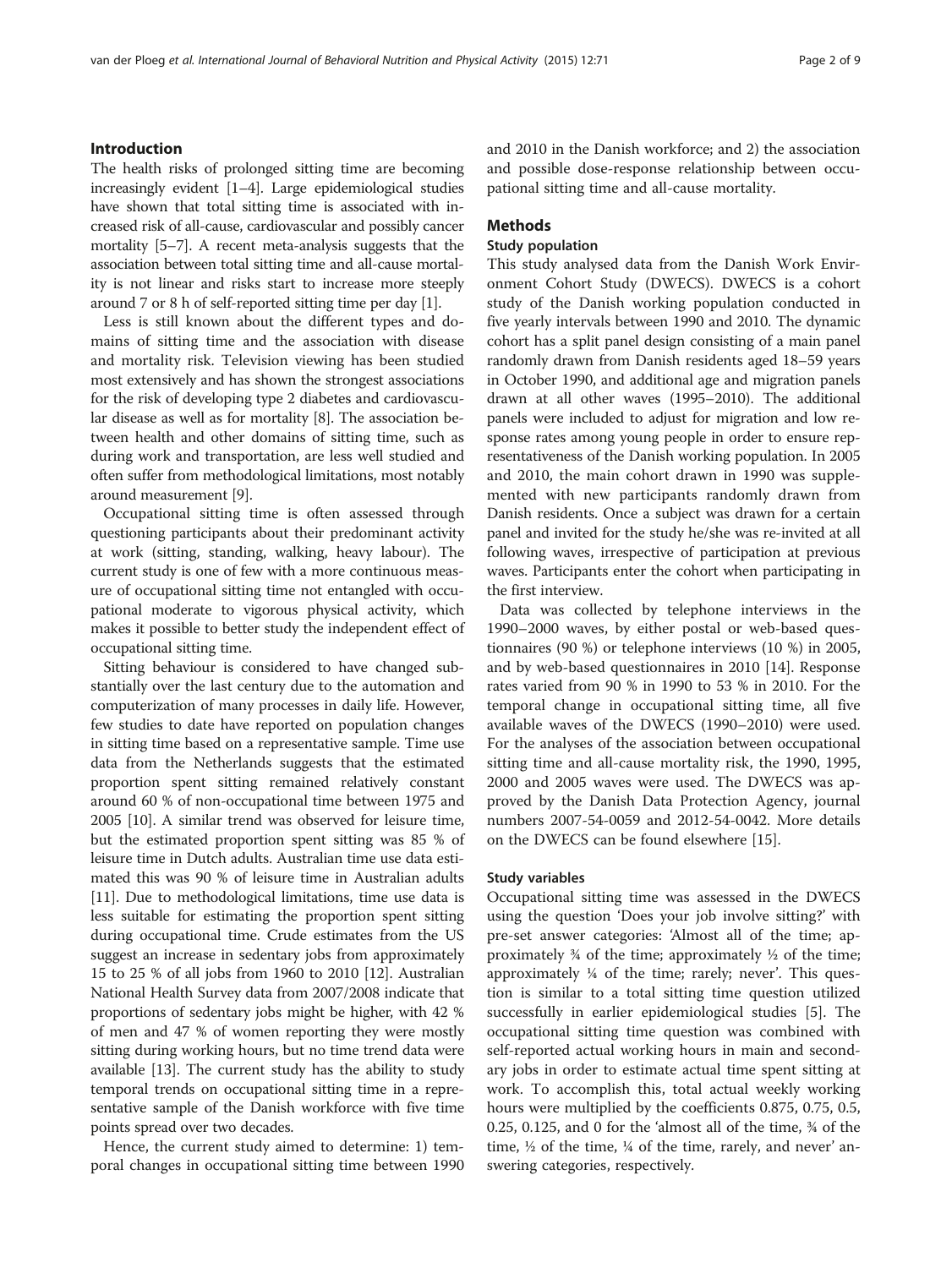To determine the association with all-cause mortality, the DWECS was linked to the Danish Register of Causes of Death via the Central Person Register. The Central Person Register contains information on gender, addresses and dates of birth, death and migration for every person who is or has been an inhabitant of Denmark sometime since 1968 [\[16\]](#page-8-0). Adult DWECS participants  $(≥21$  years) with a body mass index (BMI) between 18.5 and 50 who were categorised as employees during DWECS-interview in 1990 (October-November) entered our mortality follow-up on 1 January 1991 if they were still alive and living in Denmark on that date. Participants who entered the DWECS in 1995, 2000, or 2005 were followed for the all-cause mortality analyses from the first of January of the ensuing year. Included DWECS participants were followed until any of the following events occurred: the participant died, emigrated, or the analysis censor date was reached (31 December 2010).

Potential confounders of the association between occupational sitting time and all-cause mortality assessed in the DWECS were age, gender, socio-economic status, self-rated health, BMI, smoking, leisure time physical activity, and fruit and vegetable consumption. Socioeconomic status was classified according to employment grade, job title and education into five social classes (I-V) [[17](#page-8-0)]. Social class I: executive managers and/or having university a degree. Social class II: middle managers and/or 3–4 years of higher education. Social class III: Other white-collar workers. Social class IV: Skilled blue-collar workers. Social class V: Semi- or unskilled blue-collar workers. Socio-economic status was dichotomized into low (IV-V) and high (I-III) for stratification.

Self-rated health was assessed with a one-item questionnaire using five answering categories from the 36-Item Short Form Health Survey [\[18\]](#page-8-0), which were dichotomized into poor (poor and very poor answering categories combined) and good health (fair, good and very good answering categories combined). Body height and weight were self-reported and used to calculate BMI, which was grouped into normal (18.5–24.9), overweight (25–29.9) and obese (≥30–50) following World Health Organization criteria [[19](#page-8-0)]. Participants self-reported their smoking status as never, former or current smoker. Leisure time physical activity was assessed by questionnaire in 2000 and 2005 only and with slightly different questions in those two waves. For standardization purposes between the 2000 and 2005 waves, leisure time physical activity was dichotomized into those participants with less or those with more than 2 h of light intensity (>2 MET) physical activity per week. Fruit and vegetable consumption was self-reported in 2000 and 2005 only. This was dichotomized into those consuming fruit or vegetables at least once a day and those with less frequent consumption [[20](#page-8-0)].

#### Statistical analyses

The analysis plan was posted online prior to the analysis performed ([http://figshare.com/articles/Study\\_protocol\\_](http://figshare.com/articles/Study_protocol_The_associations_between_sitting_at_work_and_all_cause_mortality/980714) [The\\_associations\\_between\\_sitting\\_at\\_work\\_and\\_all\\_cau](http://figshare.com/articles/Study_protocol_The_associations_between_sitting_at_work_and_all_cause_mortality/980714) [se\\_mortality/980714\)](http://figshare.com/articles/Study_protocol_The_associations_between_sitting_at_work_and_all_cause_mortality/980714). Respondents with missing data on occupational sitting or confounder variables at all waves were excluded from the analyses ( $n = 234$ ). In case of a missing data point for an exposure or confounder variable at a certain wave, the most recently available information was carried forward.

Temporal changes in occupational sitting time in the Danish workforce between 1990 and 2010 were explored with descriptive statistics. Crude as well as age and gender standardised proportions were calculated, for which the 1990 DWECS wave was used as the reference. Stratified analyses by socio-economic status were carried out in order to determine if results were biased by the decline in response rate over the concurrent measurement waves.

Poisson proportional hazards regression was used to estimate hazard ratios (HR) and corresponding 95 % confidence intervals for the mortality risk in sedentary workers (occupational sitting time  $\geq 24$  hr/wk) compared to less sedentary workers (occupational sitting time <24 hr/wk). The primary analysis included all four waves (1990–2005) with occupational sitting time dichotomized at 24 hr/wk and adjusted for age, gender, socio-economic status and calendar year. A further similar analysis added adjustments for BMI, smoking, leisure time physical activity, and fruit and vegetable consumption, but this analysis only included the 2000 and 2005 waves due to the absence of leisure time physical activity and fruit and vegetable consumption assessments in the earlier waves. In order to determine possible reverse causality due to latent disease, three sensitivity analyses were performed that further adjusted for self-rated health; excluded participants with poor self-rated health at study entry; and excluded cases of death occurring within 3 years of cohort entry. Also, a sensitivity analysis was performed excluding participants under the age of 40, who are most likely presented with etiologies not likely to be associated with sitting time (such as head trauma). Since the used threshold of occupational sitting time was rather arbitrary (24 hr/wk), two further sensitivity analyses were performed by changing the threshold to 18 and 30 hr/wk, respectively.

In order to test a possible dose-response relationship between occupational sitting time and all-cause mortality, the same set of analyses was then repeated with occupational sitting time entered into the model as a continuous variable. Furthermore, a  $X^2$  goodness of fit test was conducted to determine a possible dose-response relationship. For the goodness of fit test, an ordinal scale was used for occupational sitting time (0; >0- < 10; 10- < 20; 20- < 30; 30- < 35; ≥35 hr/wk). All analyses were performed in SAS version 9.3. The statistical significance threshold was set at  $p < 0.05$ .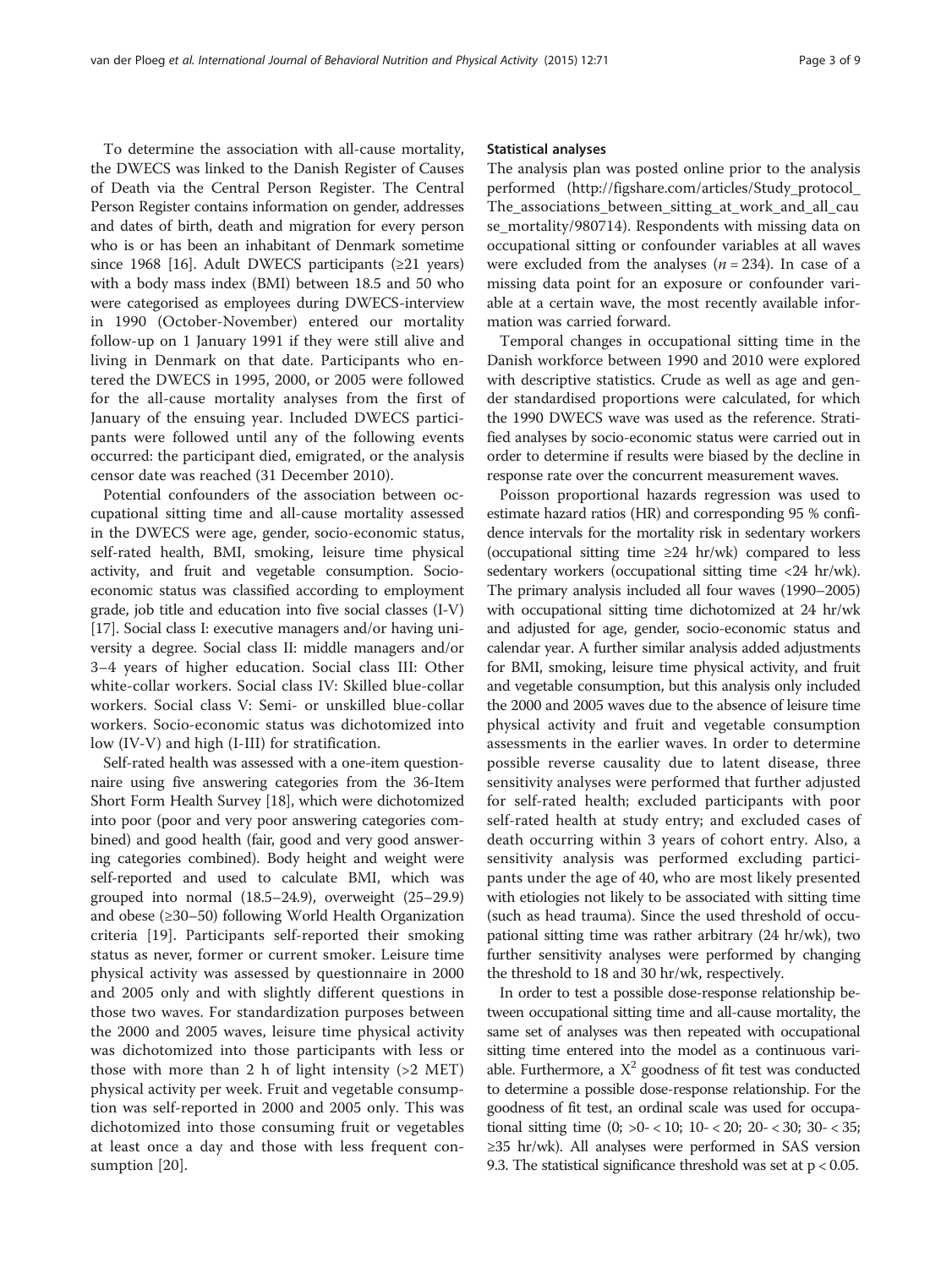#### Results

Table 1 presents the characteristics of the DWECS participants for all five waves between 1990 and 2010. The study sample has an equal gender balance and reflects well known societal trends with regard to the ageing of the workforce, the increasing prevalence of

| Table 1 Characteristics of participants in the Danish Work Environment Cohort Study 1990-2010 |  |  |
|-----------------------------------------------------------------------------------------------|--|--|
|-----------------------------------------------------------------------------------------------|--|--|

|                                                                             | 1990         |             | 1995           |         | 2000 |      | 2005                      |      | 2010  |          |
|-----------------------------------------------------------------------------|--------------|-------------|----------------|---------|------|------|---------------------------|------|-------|----------|
|                                                                             | n            | $\%$        | n              | $\%$    | n    | $\%$ | $\boldsymbol{\mathsf{n}}$ | $\%$ | n     | $\%$     |
| Total                                                                       | 5608         | 100         | 5238           | 100     | 5926 | 100  | 8769                      | 100  | 10624 | 100      |
| Age (years)                                                                 |              |             |                |         |      |      |                           |      |       |          |
| $21 - 40$                                                                   | 3078         | 54.9        | 2726           | 52.0    | 2826 | 47.7 | 3401                      | 38.8 | 3410  | 32.1     |
| $40 - 49$                                                                   | 1570         | 28.0        | 1469           | 28.0    | 1567 | 26.4 | 2595                      | 29.6 | 3323  | 31.1     |
| $50 - 59$                                                                   | 960          | 17.1        | 922            | 17.6    | 1274 | 21.5 | 2453                      | 28.0 | 3242  | 30.5     |
| $60 - 69$                                                                   | $\mathbf 0$  | 0           | 121            | 2.3     | 259  | 4,4  | 306                       | 3.5  | 649   | 6.1      |
| $\geq 70$                                                                   | $\mathbf{0}$ | $\mathbf 0$ | 0              | $\circ$ | 0    | 0    | 14                        | 0.2  | 0     | $\circ$  |
| Gender (women)                                                              | 2708         | 48.4        | 2485           | 47.4    | 2804 | 47.3 | 4462                      | 50.9 | 5571  | 52.4     |
| Socio-economic status <sup>a</sup>                                          |              |             |                |         |      |      |                           |      |       |          |
| social class I (highest)                                                    | 715          | 12.7        | 711            | 13.6    | 898  | 15.2 | 1537                      | 17.5 |       |          |
| social class II                                                             | 1045         | 18.6        | 800            | 15.3    | 1250 | 21.1 | 2262                      | 25.8 |       |          |
| social class III                                                            | 1997         | 35.6        | 1912           | 36.5    | 1762 | 29.7 | 2004                      | 22.9 |       |          |
| social class IV                                                             | 555          | 9.9         | 596            | 11.4    | 705  | 11.9 | 1315                      | 15.0 |       |          |
| social class V (lowest)                                                     | 1140         | 20.3        | 1041           | 19.9    | 1056 | 17.8 | 1279                      | 14.6 |       |          |
| missings                                                                    | 156          | 2.8         | 178            | 3.4     | 155  | 4.3  | 372                       | 4.3  |       |          |
| Self-rated health                                                           |              |             |                |         |      |      |                           |      |       |          |
| fair, good, or very good                                                    | 5528         | 98.6        | 5157           | 98.5    | 5815 | 98.1 | 8538                      | 97.4 | 9963  | 93.8     |
| very poor or poor                                                           | 79           | 1.4         | 77             | 1.5     | 101  | 1.7  | 180                       | 2.1  | 322   | 3.0      |
| missings                                                                    | $\mathbf{1}$ | 0.0         | $\overline{4}$ | 0.1     | 10   | 0.2  | 51                        | 0.6  | 339   | 3.2      |
| BMI ( $kg/m2$ )                                                             |              |             |                |         |      |      |                           |      |       |          |
| normal (18.5 - < 25)                                                        | 4006         | 71.4        | 3474           | 66.3    | 3520 | 59.4 | 4806                      | 54.8 | 5365  | 50.5     |
| overweight (25-<30)                                                         | 1317         | 23.5        | 1437           | 27.4    | 1888 | 31.9 | 2909                      | 33.2 | 3640  | 34.3     |
| $obese (30+)$                                                               | 260          | 4.6         | 290            | 5.5     | 457  | 7.7  | 901                       | 10.3 | 1339  | 12.6     |
| missings                                                                    | 25           | 0.4         | 37             | 0.7     | 61   | 1.0  | 1.7                       | 1.7  | 280   | 2.6      |
| Smoking                                                                     |              |             |                |         |      |      |                           |      |       |          |
| never                                                                       | 1954         | 34.8        | 1961           | 37.4    | 2372 | 40.0 | 3807                      | 43.4 | 5007  | 47.1     |
| former                                                                      | 1006         | 17.9        | 1078           | 20.6    | 1355 | 22.9 | 2390                      | 27.3 | 3069  | 28.9     |
| current                                                                     | 2648         | 47.2        | 2198           | 42.0    | 2190 | 37.0 | 2515                      | 28.7 | 2332  | 22.4     |
| missings                                                                    | $\mathbf 0$  | 0           | $\mathbf{1}$   | 0.0     | 9    | 0.2  | 57                        | 0.7  | 216   | 2.0      |
| Leisure time physical activity<br>(<2 h/wk of light intensity) <sup>a</sup> |              |             |                |         |      |      |                           |      |       |          |
| No.                                                                         |              |             |                |         | 5015 | 84.6 | 7262                      | 82.8 |       |          |
| Yes                                                                         |              |             |                |         | 895  | 15.1 | 1427                      | 16.3 |       |          |
| missings                                                                    |              |             |                |         | 16   | 0.3  | 80                        | 0.9  |       |          |
| At least daily fruit or vegetable<br>consumption                            |              |             |                |         |      |      |                           |      |       |          |
| Yes                                                                         |              |             |                |         | 4326 | 73.0 | 6721                      | 76.6 | 7930  | 74.6     |
| $\rm No$                                                                    |              |             |                |         | 1588 | 26.5 | 2019                      | 23.0 | 2213  | $20.8\,$ |
| missings                                                                    |              |             |                |         | 12   | 0,2  | 29                        | 0,3  | 481   | 4.5      |

Variables without a 'missings' row had no missing values

 $a$ ln 2010, the variable was assessed quite differently and hence excluded from the table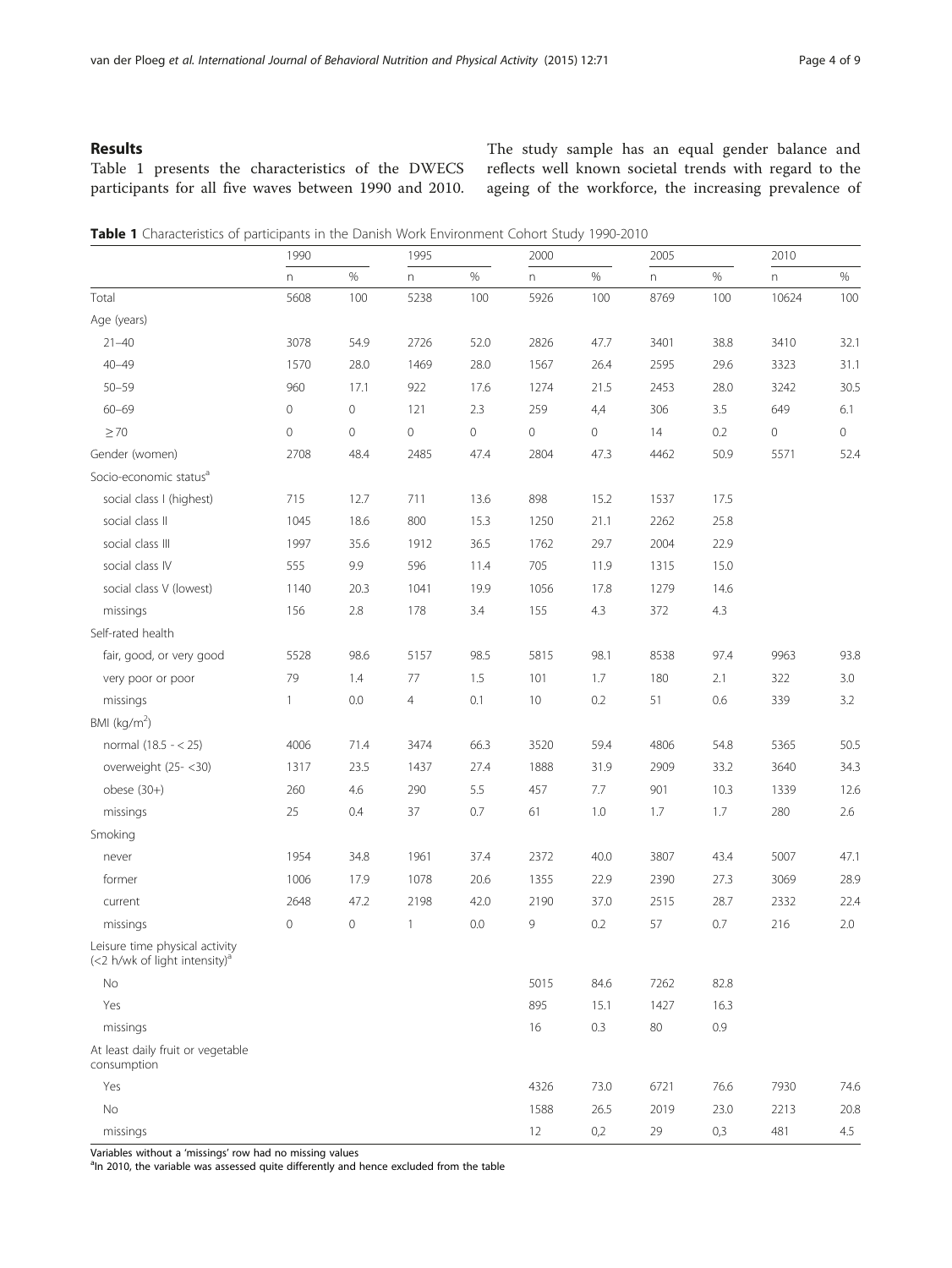overweight and obesity, and the decrease in smoking prevalence.

#### Temporal changes in occupation sitting time

Table 2 shows the changes in occupational sitting time in the Danish workforce over the five waves between 1990 and 2010. The proportion of the Danish workforce who sat for at least three quarters of their work time gradually increased from 33.1 % in 1990 to 39.1 % in 2010. The stratified analysis revealed an increase in occupational sitting time for people with high but not low socioeconomic status.

#### Occupational sitting time & all-cause mortality

The analyses that utilized the four waves from 1990 to 2005 included 149,773 person-years of observation (mean [SD] follow-up time, 12.61 [6.76] years) during which 533 deaths were registered. The analyses of 2000 & 2005 waves only included 73,297.67 person-years of observation (mean [SD] follow-up time, 7.47 [2.56] years) during which 172 deaths were registered. The results from the Poisson proportional hazards regression analyses are presented in Tables [3](#page-5-0) and [4,](#page-6-0) where occupational sitting time was entered as dichotomized and continuous variables, respectively. Both tables also present the results from the analyses from the 1990–2005 waves and those from the 2000 & 2005 waves that included more adjustments. None of the presented analyses found a statistically significant association between occupational sitting time and all-cause mortality. The HR was 0.97 (95 % CI: 0.79; 1.18) when ≥24 hr/ wk occupational sitting time was compared to <24 hr/wk for the 1990–2005 waves, while the HR was 1.25 (95 % CI: 0.90; 1.74) for the 2000 & 2005 waves that included more adjustments. Per 10 hr/wk increase in occupational sitting

time the HRs were 0.97 (95 % CI: 0.91; 1.05) and 1.09 (95 % CI: 0.97; 1.23), respectively.

All sensitivity analyses and the goodness of fit test showed similar results, and found no significant association between occupational sitting time and all-cause mortality (data not shown). Since it could be argued that overcorrection might occur due to employment grade and job title possibly being strongly correlated with occupational sitting time, an additional, post-hoc sensitivity analysis adjusted for education rather than the socio-economic status variable (i.e. constructed from education combined with employment grade and job title) was performed. This post-hoc sensitivity analysis also showed similar results for  $\geq$ 24 hr/wk of occupational sitting time (HR = 0.93,  $95\%$  CI = 0.77-1.13).

#### **Discussion**

The results of this study suggest that occupational sitting time gradually increased between 1990 and 2010 in the Danish workforce, but only in people with high socioeconomic status. This is in line with a study that showed sedentary jobs have become more prevalent in the USA since the 1960 [[12](#page-8-0)]. This increase in occupational sitting time has important implications for public health as occupational sitting time is a major contributor to total sitting time, which is associated to a range of noncommunicable diseases.

The study did not show a statistically significant association between occupational sitting time and all-cause mortality. However, the analyses with the 2000 & 2005 waves, which made further adjustments for BMI, smoking, leisure time physical activity, and fruit and vegetable consumption, revealed some hints of a possible adverse association between occupational sitting time and all-

Table 2 Changes in occupational sitting time in the Danish workforce between 1990-2010

| Year                                                                               | 1990                | 1995                | 2000                | 2005                | 2010              |
|------------------------------------------------------------------------------------|---------------------|---------------------|---------------------|---------------------|-------------------|
| Total population                                                                   |                     |                     |                     |                     |                   |
| Population                                                                         | 5933                | 5554                | 6102                | 9037                | 10986             |
| Percentage sitting $\geq$ 3/4 of work time                                         | 33.1                | 32.4                | 34.1                | 36.9                | 40.1              |
| Percentage sitting $\geq$ 3/4 of work time, age &<br>gender standardized (95 % CI) | 33.1 (32.0; 34.3)   | 32.3 (31.1; 33.6)   | 33.5 (32.3; 34.7)   | 35.3 (34.3; 36.4)   | 39.1 (38.1; 40.2) |
| Low socio-economic status                                                          |                     |                     |                     |                     |                   |
| Population                                                                         | 2068                | 2003                | 2065                | 2927                | <b>NA</b>         |
| Percentage sitting $\geq$ 3/4 of work time                                         | 17,0 %              | 16,7 %              | 16,8 %              | 17,0 %              | <b>NA</b>         |
| Percentage sitting $\geq$ 3/4 of work time, age &<br>gender standardized (95 % CI) | 17,0 % (15.5; 18.7) | 16,7 % (15.1; 18.4) | 16,7 % (15.1; 18.4) | 16,6 % (15.2; 18.2) | <b>NA</b>         |
| High socio-economic status                                                         |                     |                     |                     |                     |                   |
| Population                                                                         | 3814                | 3461                | 3940                | 5878                | <b>NA</b>         |
| Percentage sitting $\geq$ 3/4 of work time                                         | 41,9 %              | 41,8 %              | 43,2 %              | 46,8 %              | <b>NA</b>         |
| Percentage sitting $\geq$ 3/4 of work time, age &<br>gender standardized (95 % CI) | 41,9 % (40.4; 43.5) | 41,9 % (40.3; 43.6) | 43,3 % (41.7; 45.0) | 46,4 % (45.0; 47.8) | <b>NA</b>         |

NA not available for 2010 as socio-economic status was assessed differently compared to the previous measurement waves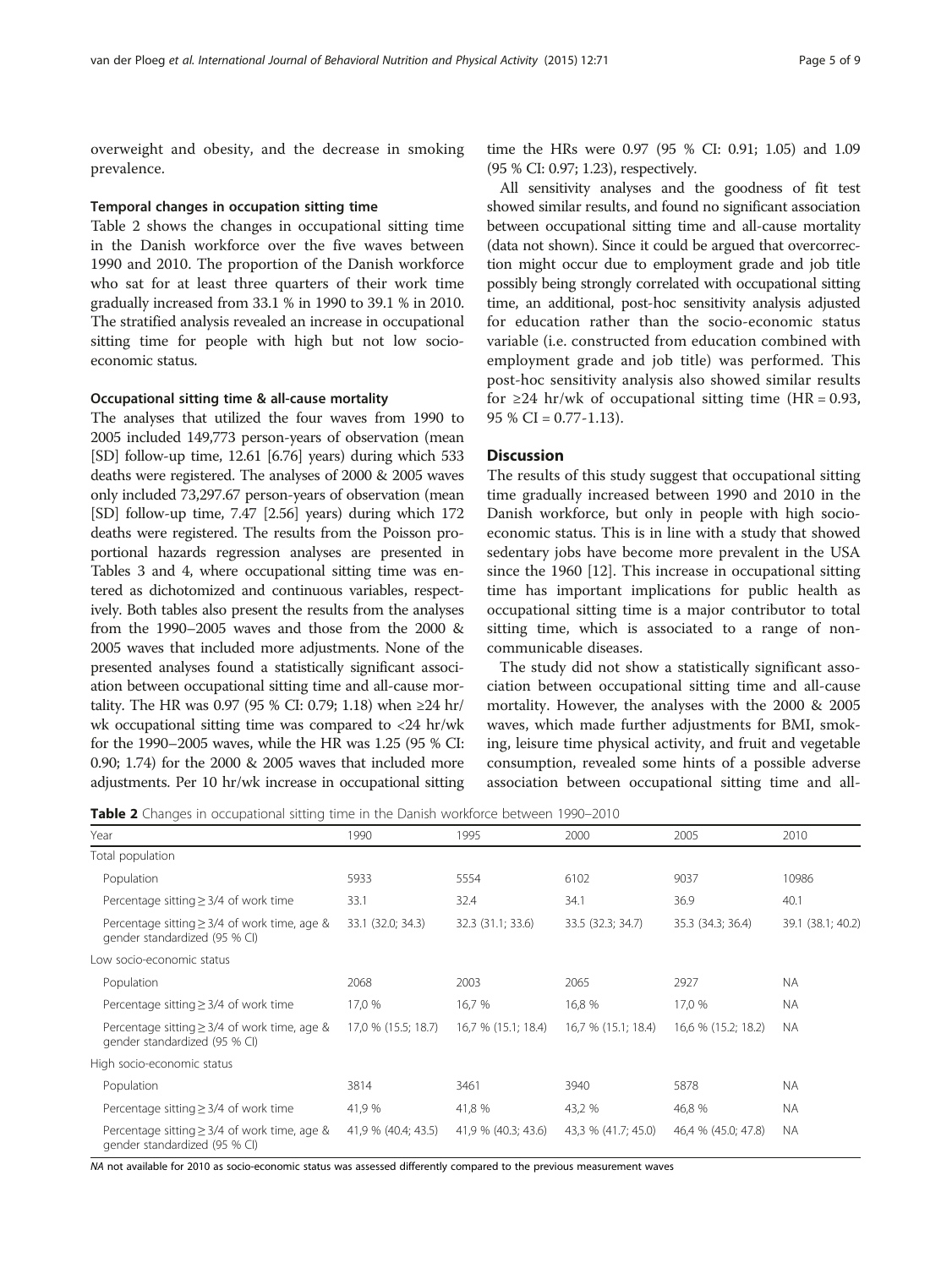|                                                             | All-cause mortality              |              |                                  |               |  |
|-------------------------------------------------------------|----------------------------------|--------------|----------------------------------|---------------|--|
|                                                             | Follow-up 1991-2010 <sup>a</sup> |              | Follow-up 2001-2010 <sup>b</sup> |               |  |
|                                                             | HR                               | 95 % CI      | <b>HR</b>                        | 95 % CI       |  |
| Occupational sitting time                                   |                                  |              |                                  |               |  |
| <24 hr/wk                                                   | 1.00                             | Reference    | 1.00                             | Reference     |  |
| $\geq$ 24 hr/wk)                                            | 0.97                             | 0.79; 1.18   | 1.25                             | 0.90; 1.74    |  |
| Age (years)                                                 |                                  |              |                                  |               |  |
| $21 - 40$                                                   | 1.00                             | Reference    | 1.00                             | Reference     |  |
| $40 - 49$                                                   | 3.74                             | 2.31; 6.06   | 4.36                             | 2.00; 9.51    |  |
| $50 - 59$                                                   | 9.98                             | 6.38; 15.61  | 9.07                             | 4.32; 19.07   |  |
| $60 - 69$                                                   | 23.75                            | 15.22; 37.07 | 21.45                            | 10.22; 45.02  |  |
| $\geq 70$                                                   | 52.01                            | 32.14; 84.16 | 58.79                            | 23.80; 145.24 |  |
| Gender                                                      |                                  |              |                                  |               |  |
| women                                                       | 1.00                             | Reference    | 1.00                             | Reference     |  |
| Men                                                         | 1.62                             | 1,35; 1.94   | 1.43                             | 1.02; 20.00   |  |
| Socio-economic status                                       |                                  |              |                                  |               |  |
| social class I (highest)                                    | 1.00                             | Reference    | 1.00                             | Reference     |  |
| social class II                                             | 1.14                             | 0.81; 1.60   | 1.36                             | 0.76; 2.44    |  |
| social class III                                            | 1.33                             | 0.98; 1.80   | 1.61                             | 0.95; 2.74    |  |
| social class IV                                             | 1.23                             | 0.85; 1.78   | 1.25                             | 0.65; 2.38    |  |
| social class V (lowest)                                     | 1.86                             | 1.36; 2.53   | 1.94                             | 1.11; 3.38    |  |
| BMI ( $kg/m2$ )                                             |                                  |              |                                  |               |  |
| normal $(<25)$                                              |                                  |              | 1.00                             | Reference     |  |
| overweight (25-<30)                                         |                                  |              | 0.83                             | 0.59; 1.16    |  |
| $obese (30+)$                                               |                                  |              | 0.86                             | 0.52; 1.41    |  |
| Smoking                                                     |                                  |              |                                  |               |  |
| never                                                       |                                  |              | 1.00                             | Reference     |  |
| former                                                      |                                  |              | 1.34                             | 0.87; 2.06    |  |
| current                                                     |                                  |              | 2.01                             | 1.36; 2.97    |  |
| Leisure time physical activity (<2 h/wk of light intensity) |                                  |              |                                  |               |  |
| No                                                          |                                  |              | 1.00                             | Reference     |  |
| Yes                                                         |                                  |              | 1.38                             | 0.95; 1.99    |  |
| At least daily fruit or vegetable consumption               |                                  |              |                                  |               |  |
| No                                                          |                                  |              | 1.00                             | Reference     |  |
| Yes                                                         |                                  |              | 0.61                             | 0.44; 0.85    |  |

#### <span id="page-5-0"></span>Table 3 Poisson proportional hazard ratios for all-cause mortality and occupational sitting time (≥24 hr/wk)

<sup>a</sup>Adjusted for age, gender, socio-economic status and calendar year

b<br>Adjusted for age, gender, socio-economic status, BMI, smoking, leisure time physical activity and fruit and vegetable consumption

cause mortality. It should be noted that power analyses as described in the a-priori online published analysis plan showed the study sample was just large enough to study all-cause mortality in the full sample. Hence, there was a risk that the analysis of the 2000 & 2005 waves would not be sufficiently powered to statistically reveal clinically relevant findings. Given the limitations in statistical power and possible residual confounding, as discussed in more detail in the limitations section below, the results of our analyses of the association between occupational sitting time and all-cause mortality are inconclusive.

A systematic review on the health risks of occupational sitting time, identified six prospective studies investigating the association between occupational sitting time and all-cause mortality [[9\]](#page-8-0). It was reported that four of the six prospective studies found that occupational sitting was associated with an increased mortality risk, one study found no association, and one study found that sitting was associated with a decreased mortality risk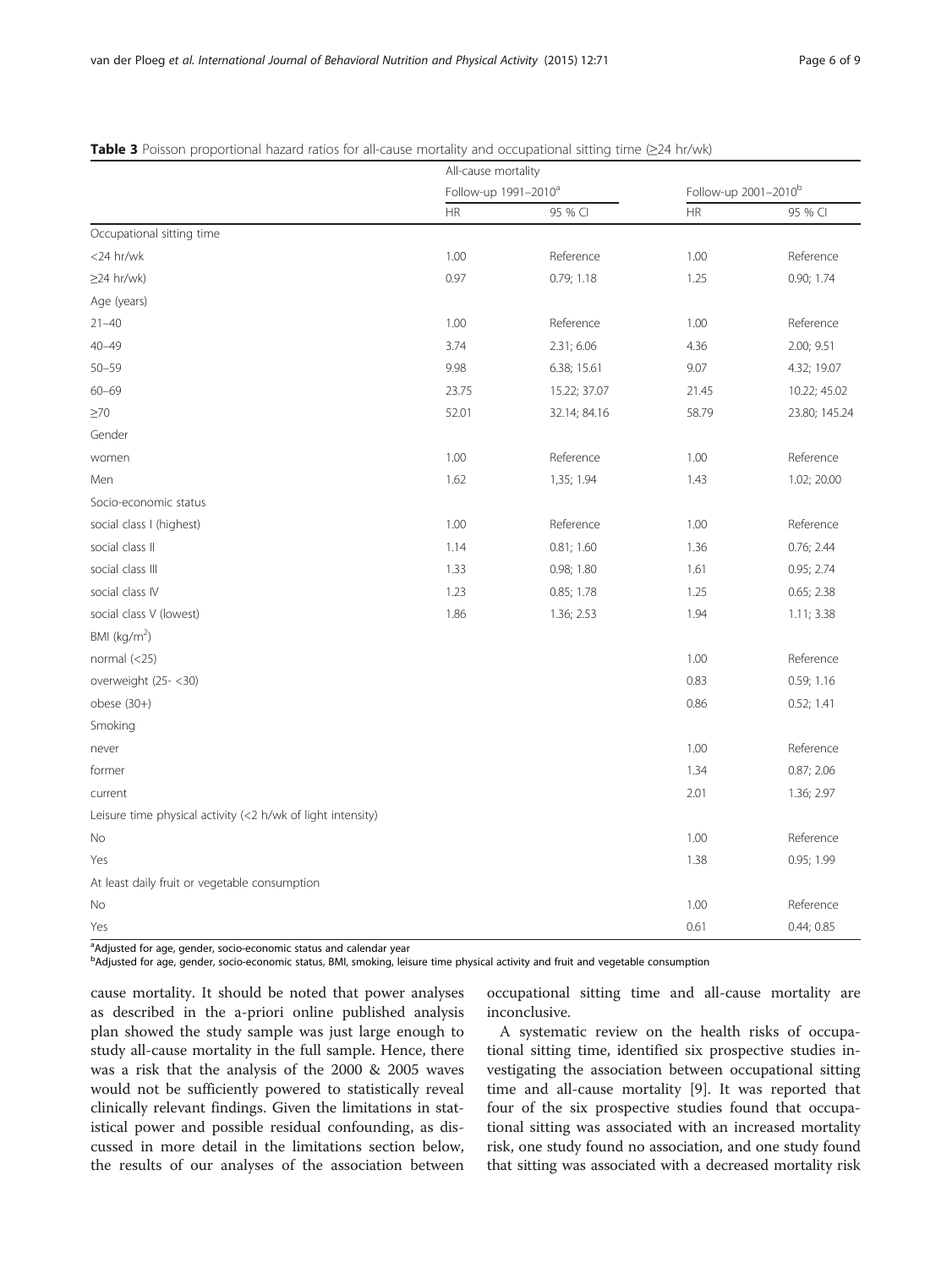|                                                             | All-cause mortality              |              |                                  |               |
|-------------------------------------------------------------|----------------------------------|--------------|----------------------------------|---------------|
|                                                             | Follow-up 1991-2010 <sup>a</sup> |              | Follow-up 2001-2010 <sup>b</sup> |               |
|                                                             | HR                               | 95 % CI      | ${\sf HR}$                       | 95 % CI       |
| Occupational sitting time (per 10 hr/wk increase)           | 0.97                             | 0.91; 1.05   | 1.09                             | 0.97; 1.23    |
| Age (years)                                                 |                                  |              |                                  |               |
| $21 - 40$                                                   | 1.00                             | Reference    | 1.00                             | Reference     |
| $40 - 49$                                                   | 3.74                             | 2.31; 6.06   | 4.36                             | 2.00; 9.49    |
| $50 - 59$                                                   | 9.98                             | 6.38; 15.63  | 9.08                             | 4.32; 19.09   |
| $60 - 69$                                                   | 23.69                            | 15.18; 36.98 | 21.56                            | 10.27; 45.35  |
| $\geq 70$                                                   | 51.67                            | 31.92; 83.63 | 59.56                            | 24.08; 147.30 |
| Gender                                                      |                                  |              |                                  |               |
| women                                                       | 1.00                             | Reference    | 1.00                             | Reference     |
| Men                                                         | 1.63                             | 1.35; 1.95   | 1.41                             | 1,00; 1.98    |
| Socio-economic status                                       |                                  |              |                                  |               |
| social class I (highest)                                    | 1.00                             | Reference    | 1.00                             | Reference     |
| social class II                                             | 1.13                             | 0.80; 1.58   | 1.37                             | 0.76; 2.46    |
| social class III                                            | 1.31                             | 0.96; 1.78   | 1.64                             | 0.96; 2.80    |
| social class IV                                             | 1.19                             | 0.81; 1.74   | 1.30                             | 0.68; 2.52    |
| social class V (lowest)                                     | 1.81                             | 1.31; 2.49   | 2.02                             | 1.15; 3.55    |
| BMI ( $kg/m2$ )                                             |                                  |              |                                  |               |
| normal $(<25)$                                              |                                  |              | 1.00                             | Reference     |
| overweight (25-<30)                                         |                                  |              | 0.83                             | 0.59; 1.16    |
| $obese(30+)$                                                |                                  |              | 0.86                             | 0.52; 1.41    |
| Smoking                                                     |                                  |              |                                  |               |
| never                                                       |                                  |              | 1.00                             | Reference     |
| former                                                      |                                  |              | 1.34                             | 0.87; 2.05    |
| current                                                     |                                  |              | 2.00                             | 1.36; 2.96    |
| Leisure time physical activity (<2 h/wk of light intensity) |                                  |              |                                  |               |
| <b>No</b>                                                   |                                  |              | 1.00                             | Reference     |
| Yes                                                         |                                  |              | 1.37                             | 0.95; 1.99    |
| At least daily fruit or vegetable consumption               |                                  |              |                                  |               |
| No                                                          |                                  |              | 1.00                             | Reference     |
| Yes                                                         |                                  |              | 0.61                             | 0.44; 0.85    |

#### <span id="page-6-0"></span>Table 4 Poisson proportional hazard ratios for all-cause mortality and occupational sitting time (as continuous variable)

<sup>a</sup>Adjusted for age, gender, socio-economic status and calendar year

b<br>Adjusted for age, gender, socio-economic status, BMI, smoking, leisure time physical activity and fruit and vegetable consumption

[[9\]](#page-8-0). However, it should be noted that the focus of these prospective studies was mostly on moderate to vigorous intensity physical activity during work, which was compared to sitting at work. The correlation between moderate to vigorous intensity physical activity and sitting is poor, which illustrates they are distinctly different behaviours. Hence, it is important to disentangle moderate to vigorous intensity physical activity and sitting time in epidemiological analyses. A more recent study that analysed five Health Survey for England and two Scottish Health Survey cohorts revealed that women with a standing/ walking occupation had lower all-cause mortality risk (HR 0.68, 95 % CI 0.52–0.89) than women with a sitting occupation, but there was no association in men [[21](#page-8-0)]. However, in this study the measure of occupational sitting time also focussed on the predominant activity (sitting, standing, walking), which made it difficult to disentangle the influence of moderate to vigorous intensity physical activity and sitting time.

Based on the literature to date, methodological limitations mainly regarding the assessment of occupational and other domain specific sitting time make it difficult to draw conclusions on the possible association between occupational sitting time and all-cause mortality. However,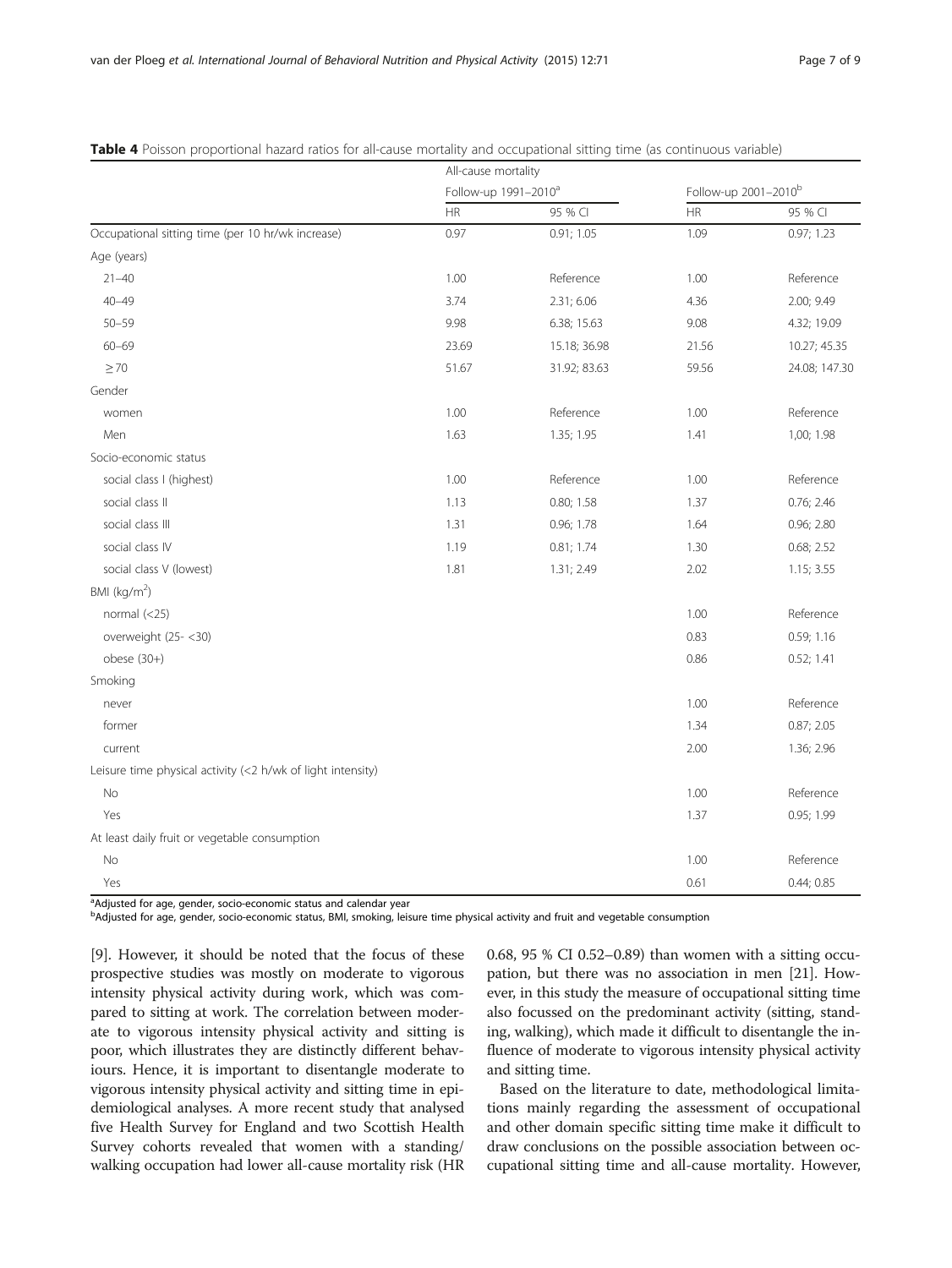the association between total sitting time and all-cause mortality seems well established [\[1\]](#page-8-0). Hence, for adults for whom a large proportion of their sitting time comes during working hours, it seems that solutions around reducing occupational sitting time such as sit-stand or active workstations are a good way to contribute to the reduction of total sitting time [\[22](#page-8-0)]. However, there might be a difference in the health risks of sitting time in different domains, i.e. maybe passively watching television poses higher health risk than actively working behind a desk. This is partly supported by some data suggesting that the mortality risks of watching television are higher than those of total sitting time [\[6\]](#page-8-0). Determining the risks of occupational sitting time currently poses a complicated puzzle that is hampered by methodological limitations, but possibly also by the entanglement with socio-economic status. People with higher socio-economic status often have white collar professions that are more likely to involve sitting at work. Hence, higher socio-economic status is often associated with higher levels of occupational sitting, but also with other healthier lifestyles (such as less smoking, healthier diet, and more moderate to vigorous physical activity), which could offset some of the possible detrimental effects of occupational sitting. In other words, if other lifestyle risk factors cluster in people who sit less during work time, this could potentially obscure the effects of occupational sitting time if analyses are not adequately corrected for those other lifestyle risk factors.

#### Strengths & limitations

The main strength in this study is the use of a sample that is representative for the Danish labor force over two decades. The five data points allow for studying temporal trends as well as subsequently following up participants for all-cause mortality. Furthermore, information on occupational sitting time and confounders were measured repeatedly during the follow-up period, reducing misclassifications related to changes in exposure status. The assessment of occupational sitting as a ordinal variable enabled the examination of a possible dose-response association and enabled the disentanglement of occupational sitting and moderate to vigorous physical activity, which has been a limitation in previous studies. A limitation of the present study is the relatively low statistical power preventing stratified analyses, for example by age or gender. As already discussed, low statistical power was also a limitation for the analyses that only included the 2000 & 2005 waves. The results for the 2000 & 2005 waves were far from statistical significance, nevertheless the reported HR point estimates (1,25 and 1.09 for dichotomized and ordinally scaled occupational sitting time, respectively) would have been clinically relevant had they been statistically significant. Another limitation is the risk for residual confounding. Most notably the lack of a

measure of total sitting time in the DWECS might have confounded our findings. It is possible that the contribution of participant's occupational sitting time to total sitting time varied greatly, i.e. a person with a high occupational sitting time might be less likely to sit much outside work than a person with low occupational sitting time. Hence, it seems important that future analyses correct for total sitting time in order to determine the role that occupational sitting time plays in the health risks of sitting. Future studies should aim to include objective assessments of total sitting time and total physical activity. In order to obtain domain specific information, an objective measure of sitting time could be supplemented with a diary of working hours allowing to also determine occupational sitting time [[23\]](#page-8-0), or supplemented with a brief domain-specific sitting questionnaire such as the Workforce Sitting Questionnaire, which estimates leisure, transport, occupational and total sitting time [\[24\]](#page-8-0).

Furthermore, the measures of self-reported physical activity (leisure time only with a focus on light intensity) and diet (fruit and vegetable intake only) might be other sources of misclassification and unsufficient correction for confounding. The inclusion of both physical activity and diet measures were strengths of the study, but their absence in the 1990 and 1995 waves led to the earlier discussed issues around statistical power in some of the analyses.

Finally, the response rate declined over the concurrent measurement waves, and it is possible that selection bias might have influenced the temporal trends we observed in occupational sitting time. Nevertheless, the temporal trends were age and gender standardized. Results were not standardized for socio-economic status, as actual population changes in socio-economic status are likely to have occurred and would be highly correlated with changes in occupational sitting time. In order to determine if the reported increase in occupational sitting time was due to selection bias for socio-economic status induced by the decline in response rate over the measurement waves, we stratified the temporal trends in occupational sitting time by socio-economic status. This showed the temporal increase in occupational sitting time was only present in people of high socio-economic status. However, data for 2010 were missing in this stratified analysis, due to the different assessment of socio-economic status.

#### Conclusion

Occupational sitting time increased by 18 % in the Danish workforce, which seemed to be limited to people with high socio-economic status. If this increase is accompanied by increases in total sitting time, this development has serious public health implications, given the known detrimental associations between total sitting time and disease specific and all-cause mortality. However, due to